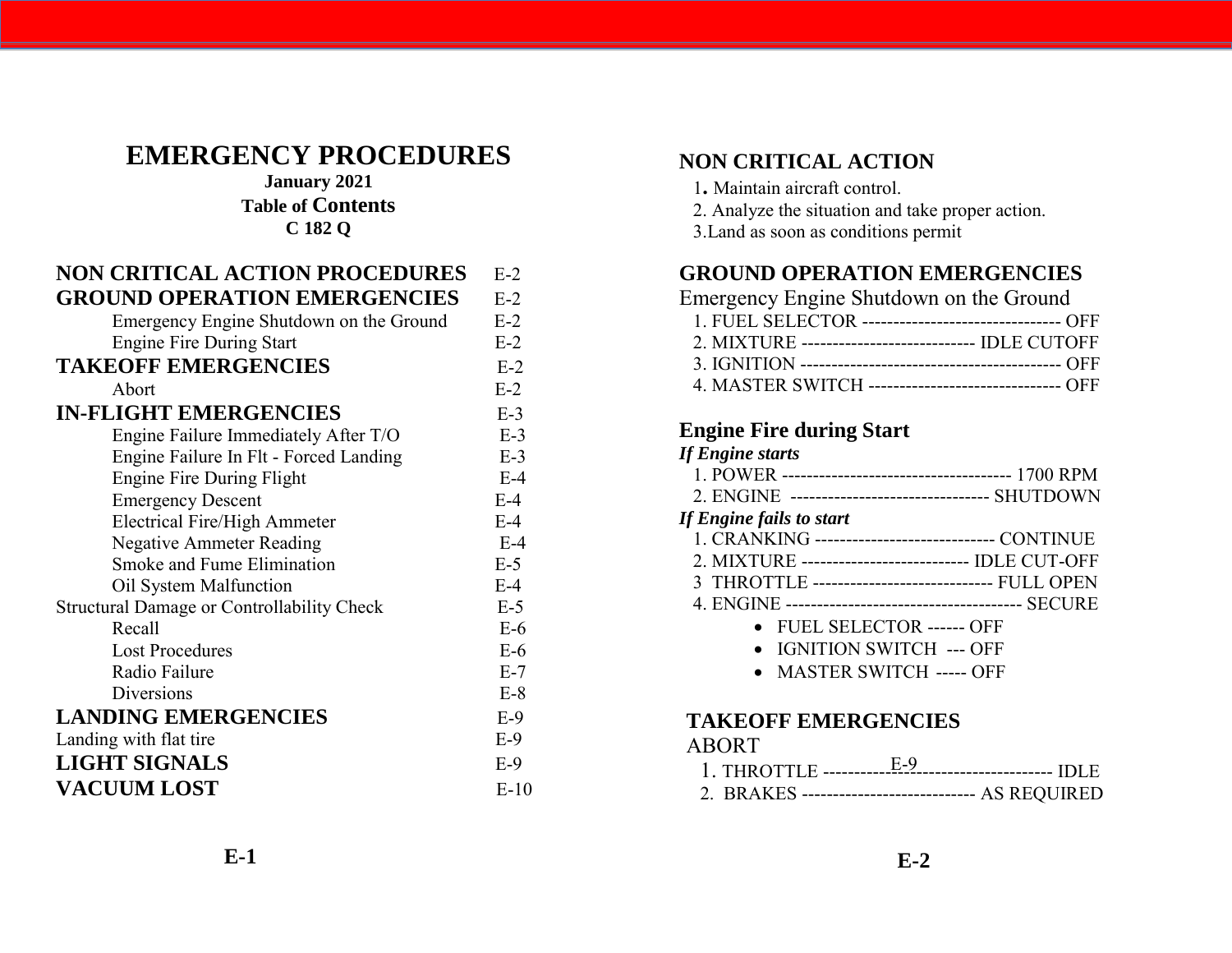# **IN-FLIGHT EMERGENCIES**

## **Engine Failure Immediately After Takeoff**

| 1. BEST GLIDE ------------------------------- ESTABLISH 70K |  |
|-------------------------------------------------------------|--|
|                                                             |  |
|                                                             |  |
|                                                             |  |
|                                                             |  |
|                                                             |  |

# **ENGINE FAILURE IN FLIGHT - Forced Landing**

- 1. A/S TRIM FOR BEST GLIDE -70K
- 2. SELECT FORCED LANDING AREA

### 3. **ENGINE RESTART PROCEDURE (Big L)**

- FUEL SELECTOR BOTH
- MIXTURE RICH
- THROTTLE FULL OPEN
- CARB HEAT ON
- IGNITION BOTH
- MASTER ON
- PRIMER IN & LOCKED
- ---- **If engine fails to start** -------------------------------------
- MAYDAY CALL
- CURRENT FREQ OR 121.5, TRANSPONDER 7700
- SELECT TOUCH DOWN POINT
- FLAPS AS REQUIRED (FULL DOWN)
- DOORS UNLATCH
- 4**. If restart fails - Secure engine (Big L)**

#### \*\*\*\*\*\*\*\*\*\*\*\*\*\*\*\*\*\*\*\*\*\*\*\*\*\*\*\*\*\*\*\*\*\*\*\*\*\*\*\*\*\*\*\*\*\*\*\*\*\*

- Clear engine every 30 seconds
- 500 feel AGL minimum
- Execute the "GO-AROUND PROCEDURE"

# **Engine Fire During Flight**

| 2. MIXTURE----------------------------------- IDLE CUTOFF                         |
|-----------------------------------------------------------------------------------|
|                                                                                   |
|                                                                                   |
|                                                                                   |
| 6. MAY DAY CALL --------121.5 / TRANSPONDER 7700                                  |
|                                                                                   |
| 8. HEAT/AIR VENTS--------------------------------- CLOSED                         |
| 9. OVERHEAD VENTS ---------------------------------- OPEN                         |
|                                                                                   |
| $\mathbf{F}$ . If fine is not extinguished increase $\Lambda/\mathcal{S}$ so that |

 $\bullet$  If fire is not extinguished, increase A/S so that an incombustible fuel /air mixture will result

# **EMERGENCY DESCENT**

- 1. Declare an emergency; Current freq., 121.5, transponder 7700
- 2. Carb heat ON, Throttle IDLE
- 3. Flaps FULL DOWN (remain in the white arc)
- 4. Speed TOP OF WHITE ARC (for training Vfo -10)
- 5. Bank angle 30 to 45
- 6. Select forced landing area
- 7. Touchdown in the landing area with minimum airspeed
	- Engine power is available for maneuvering

# **Electrical Fire / High Ammeter**

- 1. MASTER ------------------------------------------------- OFF
- 2. AVIONICS MASTER SWITCH ---------------------- OFF
- 3. ALL ELECTRICAL SWITCHES --------------------- OFF
- Except ignition
- 4. VENTS/CABIN AIR/HEAT --------------------- CLOSED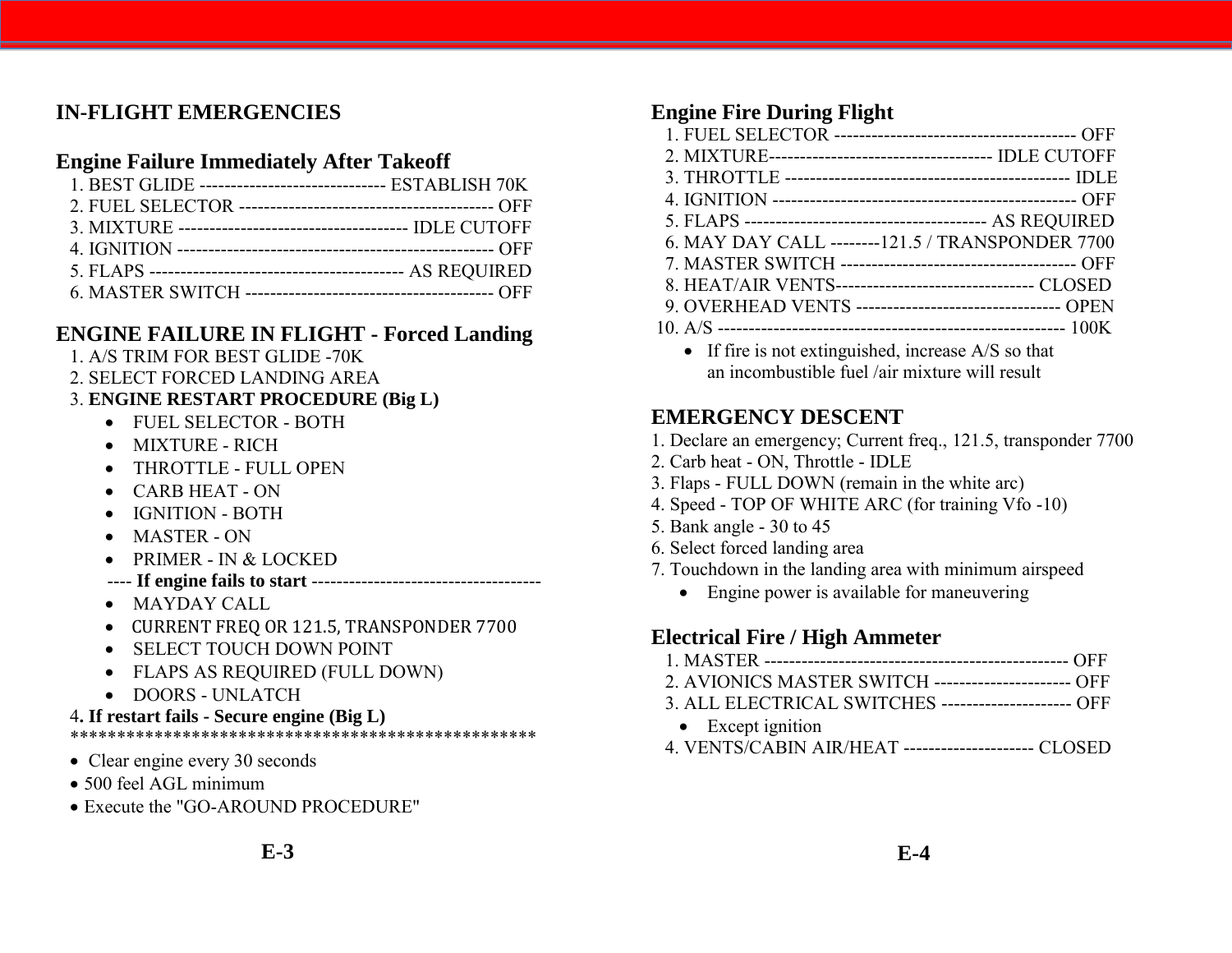### **Smoke and Fume Elimination**

| 3. PILOTS WINDOW ------------------------- AS REQUIRED |  |
|--------------------------------------------------------|--|

#### **Oil System Malfunction**

| 1. THROTTLE ---------------------------------- AS REQUIRED |
|------------------------------------------------------------|
|                                                            |

#### **Structural Damage or Controllability Check \*\* CAUTION \*\***

Do not reset flaps if significant structural damage is located in the wings.

- 1. Climb to at least 1500' above the terrain (if practical) at controllable airspeed.
- 2. Simulate a landing approach and determine the airspeed at which the aircraft becomes difficult to control (minimum controllable airspeed).
- 3 Plan to fly a straight-in approach. Fly the normal approach airspeed for your flap setting, or 10 KIAS above the minimum controllable airspeed, whichever is higher. For asymmetrical flaps, use your minimum flap setting for approach airspeed Plan to touch down at no less than minimum controllable airspeed. Do not begin to reduce final approach airspeed until the aircraft is very close to the runway.

#### **Recall**

- 1.Eagle initiates with a blanket radio transmission that is not acknowledged.
- 2. Individual aircraft are then contacted separately to minimize confusion and congestion.
- 3. Do not leave area until instructed by Eagle.
- 4. Do not call Eagle for recovery. Eagle will sequence aircraft recoveries.
- 5. PREPARE FOR POSSIBLE DIVERSION SEE PAGE E-8

#### **Lost Procedures; (Climb, Communicate, Confess & Comply 4C's)**

- 1. Attempt to climb to an altitude that provides the best visibility.
- 2.Choose a power setting that will give you an economical fuel burn and lean for endurance. The bottom of the green arc (RPM) works well. Verify fuel remaining.
- 3. Look for prominent landmarks. Remember, airports often are located along major roads.
- 4. Tune in a local VOR. Navigational aids can be found on the Sectional Charts located in the aircraft.
- 5. Attempt to contact air Traffic Control. Possible Flight Service Station frequencies are: 122.0, 122.1,122.2, 122.6 or 123.6.
- 6. If all else fails: Set emergency code 7700 in your transponder, call "MAYDAY" 3 times on guard frequency, 121.5, giving your call sign and stating you are lost.
- 7. If unable to get reoriented, land before your fuel is completely exhausted. Select a good field and fly a low approach over it to determine whether it is suitable for landing. If suitable, determine the wind direction and land.
- 8. Notify the Aero Club by calling collect. If a farmhouse or other dwelling is not within sight, stay with the aircraft.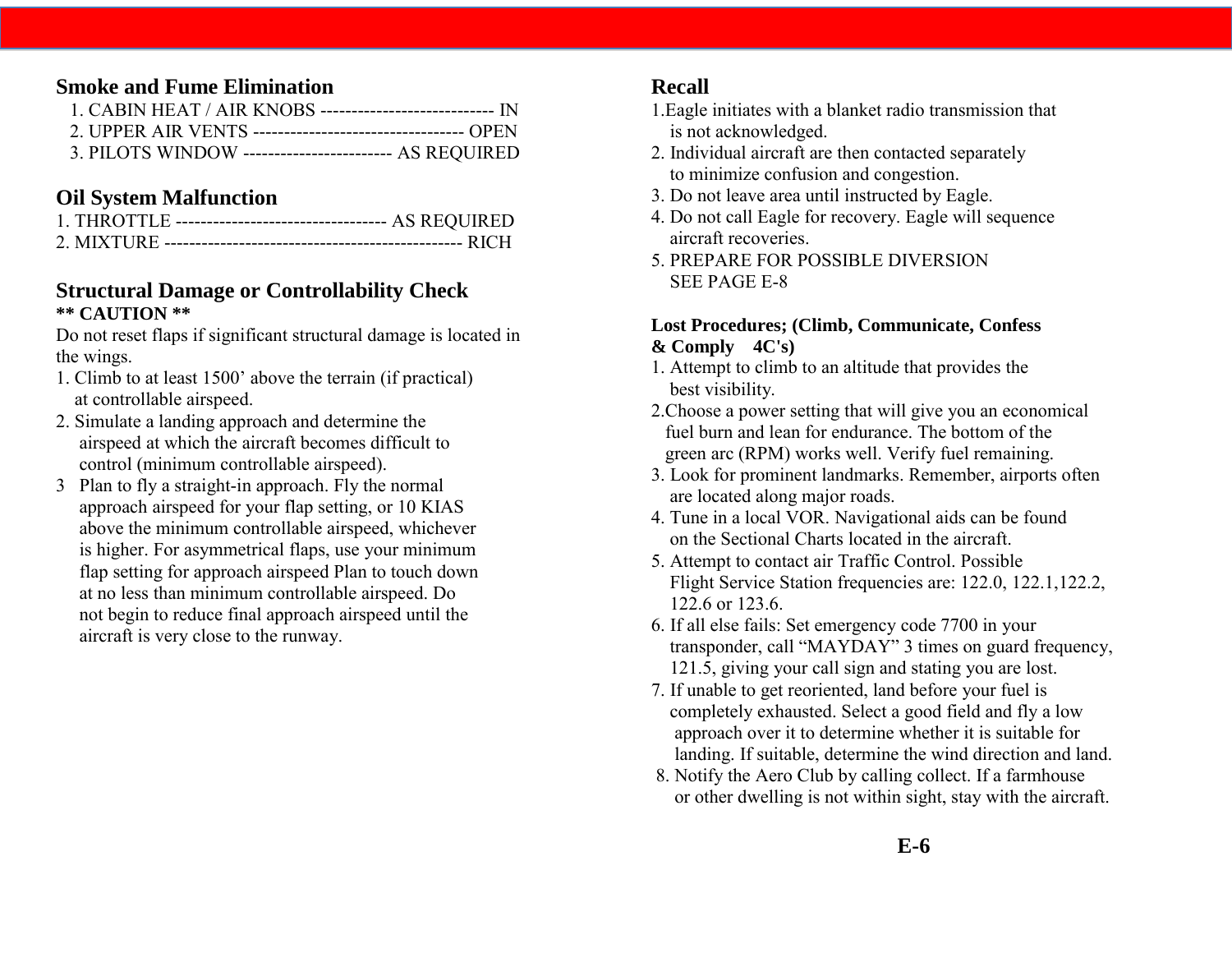#### **RADIO FAILURE**

- **1.** Determine if an actual radio failure exists.
	- a. Ensure the headset plugs are fully inserted in the headset jacks
	- b. Volume check, the volume control turned up mid-range (inner knob)
	- c. Verify the correct frequency is selected in the Garmin 650 or the #2 radio. (ATC freq., FSS or nearest Tower)
	- d. Select the appropriate COMM MIC both the top button and bottom button should illuminate. The MIC button light will flash when transmitting (not flashing, not transmitting)

#### **CONTROLLED AIRFIELDS**

- **1.** If unable to determine the landing runway prior to enter in the airport traffic area, fly at least 2000' above the depicted airport elevation and observe wind indicators or other aircraft. Once the landing runway been determined enter the pattern.
	- a. Acknowledge tower light signals by rocking your wings.
	- b. If no light signal is received and no traffic conflicts exist, land. Refer to standard light signals chart for definition of light signals.

#### 2. **ACADEMY AIRFIELD**

- a**.** Enter the pattern for the eastern runway displaying your landing light.
- b**.** Observe tower for a steady green light on base and final. If no light is observed and no visible conflict exists with other traffic or runway restriction, land.

#### **3. UNCONTROLLED AIRFIELDS**

- a. Remain 500' above the published pattern altitude while attempting to determine the landing runway.
- b**.** If unable to use traffic to determine the landing runway, use wind indicators.
- c**.** Once the landing runway has been determined, join the traffic pattern and land.

#### **4. WHILE HOLDING NUMBER ONE OR TAXIING**

**a.** Turn the aircraft towards the tower and flash the landing light and watch for a light signal.

#### **Diversions from BLACK FOREST VOR, (BRK**)

- 1. Determine fuel remaining.
- 2. Select an alternate field.
- 3. Turn to approximate heading.
- 4. Change altitude if necessary.
	- Notify ATC of your intentions.

Centennial 322 / 22 min fuel 3.0  $\oplus$  Limon  $054^{\circ}$  / 27 min fuel 3.6  $\oplus$  $\blacklozenge$ Black Forest VOR Meadow lake BRK 112.5  $077^{\circ}/2$  min fuel  $3$  $\oplus$ Colorado Springs Butts  $185^\circ / 8 \text{ min}$  $190^{\circ}/9$  min fuel 1.1 Bullseye fuel 1.2  $\oplus$  115° / 10 min  $\oplus$  fuel 1.3 Calculations based on: Power 2500 RPM TAS 110 KIAS Fuel burn 8.0 Pueblo Altitude 8000'-10,000' MSL 158° / 22 min fuel 3.0  $\oplus$